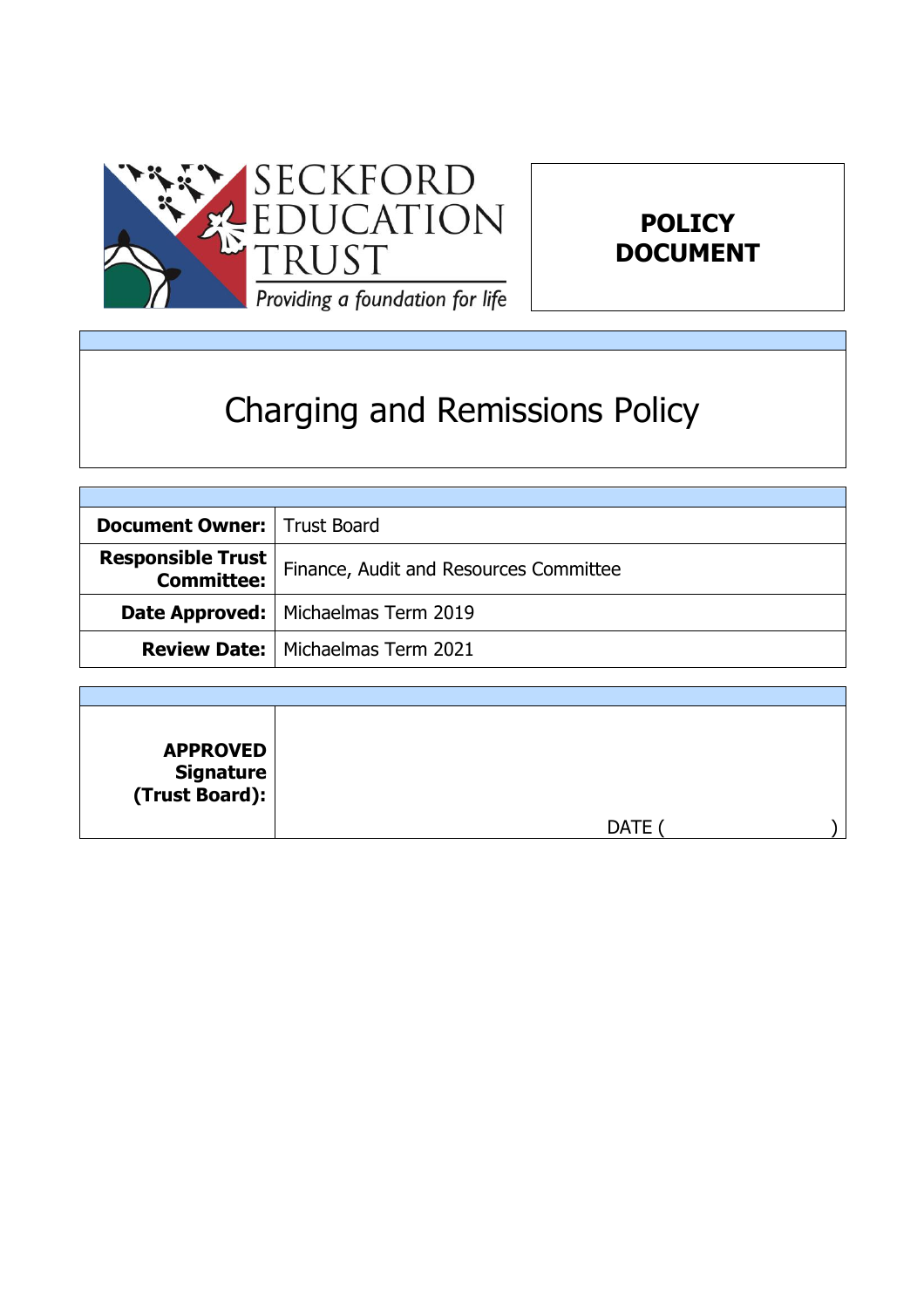#### 1. Other relevant policies and documents

- Educational Visits and Trips Policy
- Finance Policy
- Financial Procedures Manual

#### 2. Explanation of terms used in the policy

'Trust' = Seckford Education Trust

'School(s)' = schools within the Trust

'Charge' = a fee payable for specifically defined activities

'Remission' = the cancellation of a charge which would normally be payable

#### 3. Purpose of the policy

This document outlines the policy with regard to charging and remissions for Schools within the Trust and as such there is no need for each School to have its own policy.

The Trust aims to have robust, clear processes in place for charging and remissions and clearly set out the types of activity that can be charged for and when charges will be made.

#### 4. Introduction to the policy

This policy is based on advice from the Department of Education (DfE) on charging for school activities and the Education Act 1996 sections 449-462 of which set out the law on charging for school activities in England. Academies are required to comply with this Act through their funding agreement.

This policy complies with our funding agreement and articles of association.

The Trustees reserve the right to make a charge in the circumstances outlined in this policy for activities organised by its Schools.

#### 5. Roles and Responsibilities

#### **5.1 Trust Board**

The Trust Board has delegated responsibility for the approval and monitoring of the charging and remissions policy to the Finance, Audit and Resources Committee.

#### **5.2 Headteachers**

The Headteacher is responsible for ensuring staff are familiar with the charging and remissions policy, and that it is being applied consistently.

#### **5.3 Staff**

Staff are responsible for: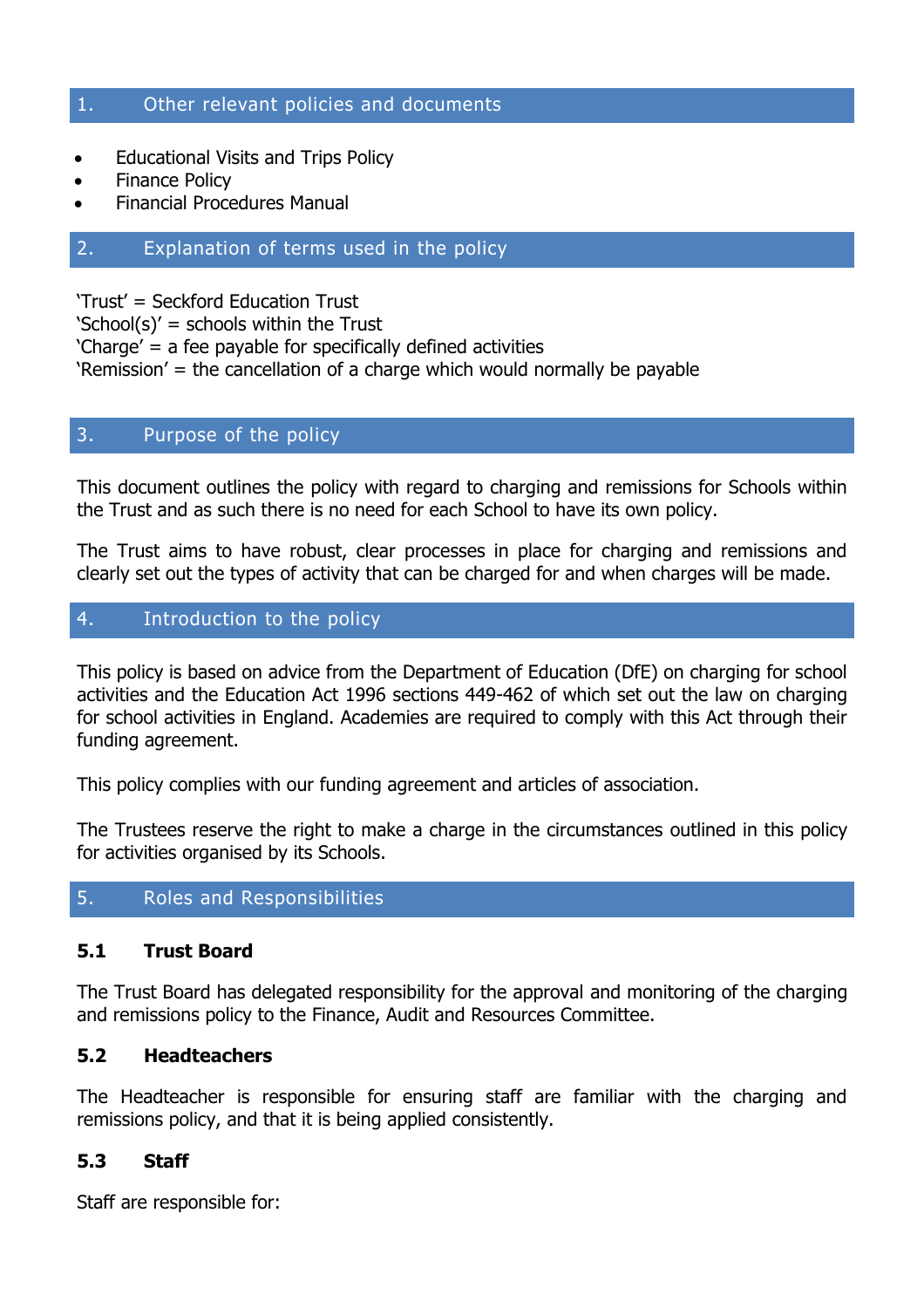- Implementing the charging and remissions policy consistently;
- Notifying the Headteacher of any specific circumstances which they are unsure about or where they are not certain if the policy applies.

# **5.4 Parents**

Parents are expected to notify staff or the Headteacher of any concerns or queries regarding the charging and remissions policy.

# 6. Charges that cannot be made by the Trust

Set out below are charges that cannot be made by the Trust:

# **6.1 Education**

- Admission applications;
- Education provided during school hours (including the supply of any materials, books, instruments or other equipment);
- Education provided outside school hours if it is part of:
	- The national curriculum;
	- A syllabus for a prescribed public examination that the pupil is being prepared for at the school;
	- Religious education.
- Instrumental or vocal tuition, for pupils learning individually or in groups, unless the tuition is provided at the request of the pupil's parent;
- Entry for a prescribed public examination if the pupil has been prepared for it at the school;
- Examination re-sit(s) if the pupil is being prepared for the re-sit(s) at the school.

# **6.2 Transport**

- Transporting registered pupils to or from the school premises, where the local authority has a statutory obligation to provide transport;
- Transporting registered pupils to other premises where the Trust board or local authority has arranged for pupils to be educated;
- Transport that enables a pupil to meet an examination requirement when he or she has been prepared for that examination at the school;
- Transport provided in connection with an educational visit.

Where the Trust provides transport for students to or from the school premises and the local authority has no statutory obligation to provide transport, a charge may be made by the School to parents as a contribution towards the cost of that transport, provided that this is at or below cost.

# **6.3 Residential visits**

- Education provided on any visit that takes place during school hours
- Education provided on any visit that takes place outside school hours if it is part of:
	- The national curriculum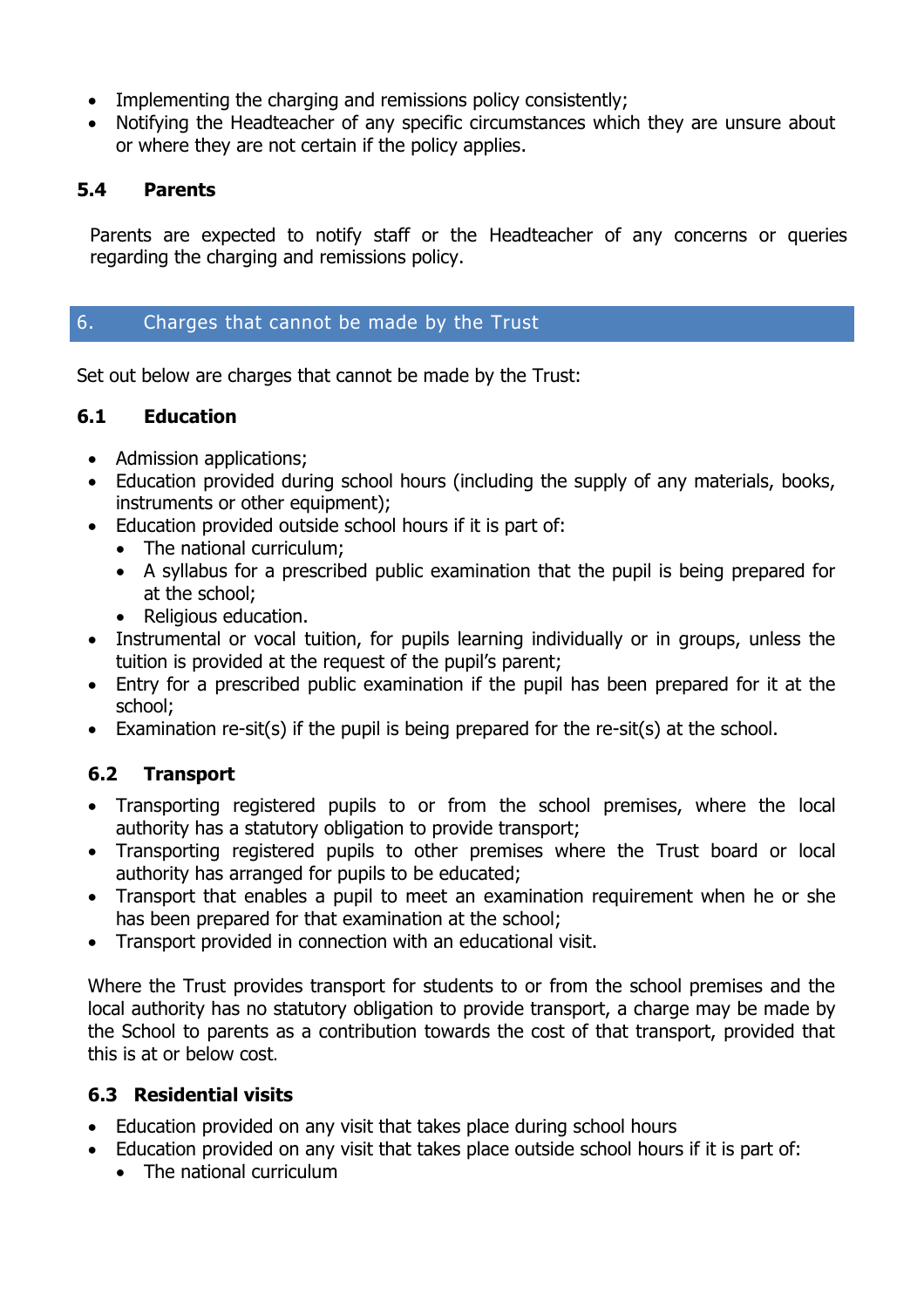- A syllabus for a prescribed public examination that the pupil is being prepared for at the school
- Religious education

#### 7. Charges that can be made by the Trust

Except where students are entitled to statutory remission, the Trust reserves the right to make a charge in the circumstances outlined below:

#### **7.1 Education**

- Any materials, books, instruments or equipment, where the child's parents/carers wish him or her to own them;
- Optional extras (see below);
- Music and vocal tuition, in limited circumstances;
- Certain early years provision.

# **7.2 Optional extras**

The Trust are able to charge for activities known as 'optional extras'. In these cases, schools can charge for providing materials, books, instruments or equipment. The following are optional extras:

- Education provided outside of school time that is not part of:
	- The national curriculum:
	- A syllabus for a prescribed public examination that the pupil is being prepared for at the school;
	- Religious education.
- Examination entry fee(s) if the registered pupil has not been prepared for the examination(s) at the school;
- Transport (other than transport that is required to take the pupil to school or to other premises where the local authority or Trust board has arranged for the pupil to be provided with education);
- Board and lodging for a pupil on a residential visit;
- Extended day services offered to pupils (such as breakfast clubs, after-school clubs, tea and supervised homework sessions)

Any charge made in respect of individual pupils will not be greater than the actual cost of providing the optional extra activity, divided equally by the number of pupils participating.

Any charge will not include an element of subsidy for any other pupils who wish to take part in the activity but whose parents are unwilling or unable to pay the full charge.

In cases where a small proportion of the activity takes place during school hours, the charge cannot include the cost of alternative provision for those pupils who do not wish to participate.

Parental agreement is necessary for the provision of an optional extra which is to be charged for.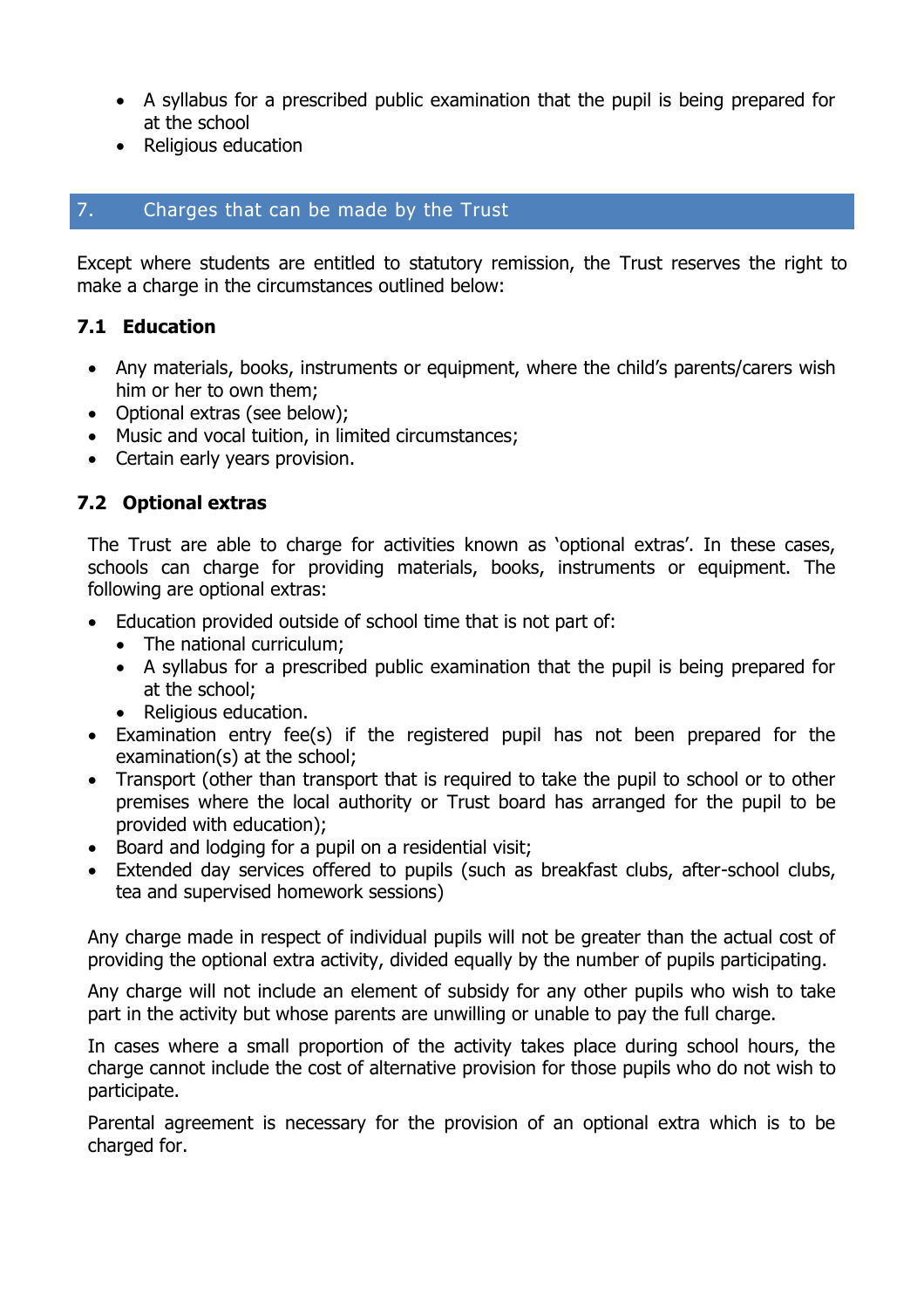# **7.3 Music tuition**

Schools can charge for vocal or instrumental tuition provided either individually or to groups of pupils, provided that the tuition is provided at the request of the pupil's parent/carer. A charge may be made for the hire of a musical instrument provided by the school for the purposes of individual tuition.

Charges may not exceed the cost of the provision, including the cost of the staff giving the tuition.

Charges cannot be made:

- If the teaching is an essential part of the national curriculum;
- If the teaching is provided under the first access to the Key Stage 2 instrumental and vocal tuition programme;
- For a pupil who is looked after by a local authority.

# **7.4 Residential visits**

The Trust can charge for board and lodging on residential visits, but the charge must not exceed the actual cost.

#### **7.5 School lunches**

Charges will be made for any school lunches, except where students are entitled to Free School Meals (when food will be provided free of charge). Further charges may be made for food at breakfast clubs and snacks provided.

At SET Beccles School, SET Ixworth School and SET Saxmundham School, all students in attendance will incur a daily charge to cover the cost of food provided, except where students are entitled to Free School Meals.

Subsidies may be provided where parents/carers have provided evidence of financial hardship. Determination of the level of the subsidy is at the discretion of each Headteacher.

#### **7.6 Damage to Trust property**

The Trust will seek payment from parents/carers for damage or loss to the Trust or School property caused wilfully or negligently by their child.

#### 8. General and voluntary contributions

As an exception to the requirements set out in section 6 of this policy, the School is able to ask for voluntary contributions from parents to fund activities during school hours which would not otherwise be possible.

There is no obligation for parents to make any contribution, and no child will be excluded from an activity if their parents are unwilling or unable to pay.

If insufficient voluntary contributions are raised for an activity or visit, the Trust and its Schools may have to cancel the activity.